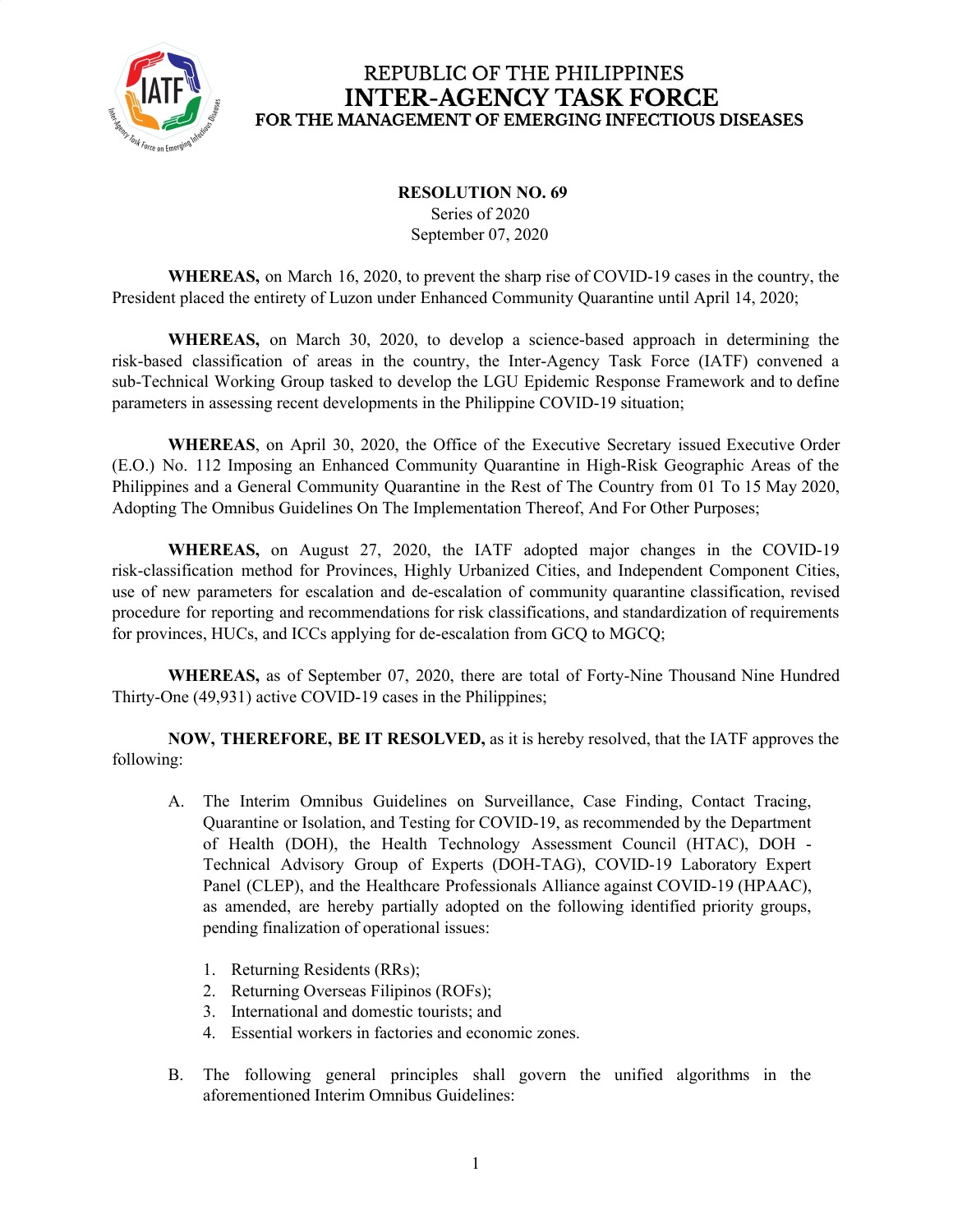

- 1. Proper clinical assessment shall be the basis for quarantine, isolation, testing, discharge, travel, and return-to-work decisions, anchored on two main factors, namely, symptoms and exposure;
- 2. In determining the right test for the right reason under any circumstance, the following shall be considered:
	- a. Availability of test;
	- b. Best time to use the test;
	- c. Turn-around-time of test results; and
	- d. Test specificity and sensitivity which shall be independently validated.
- 3. Reverse Transcription Polymerase Chain Reaction (RT-PCR) shall remain to be the gold standard for confirmatory testing. The use of the antigen test as a substitute for RT-PCR will be allowed under such conditions/specifications to be provided by the DOH, such as: a) as a pre-boarding requirement for asymptomatic domestic tourists before departure and travel to tourism destinations; or b) as a requirement upon entry at the place of destination if in accordance with the protocols of the local government unit, *Provided,* That a confirmatory antigen test will be undertaken three (3) to five (5) days thereafter; *Provided further,* That antigen testing may likewise be used in the testing of domestic tourists who turn symptomatic at the place of destination, if without RT-PCR capacity.
- 4. Proposed HTAC specification for antigen test is sensitivity of at least eighty percent  $(80\%)$  and specificity of at least ninety-five percent  $(95\%)$ ;
- 5. The algorithms shall reflect the most cost-effective intervention following the pretest probability framework - test only, test and quarantine, or isolate only; and
- 6. Quarantine, isolation, and testing strategies shall be complemented by strict adherence to the minimum public health standards.
- C. The recommendations of the Economic Development Cluster on the provision of safe, responsive, and inclusive transportation services for the public transportation during the time of COVID-19 are hereby adopted, the specifics of which are as follows:
	- 1. Adapt and continuously update the latest health standards and best practices, in consultation with health experts. (e.g. regular ventilation, mandatory protective equipment inside public utility vehicles (PUVs), and reducing passenger social distance requirements to a minimum when using face shields and face masks);
	- 2. Require government agencies, large corporations, and firms registered in economic zones to provide regular shuttle services for their employees; Provided, that for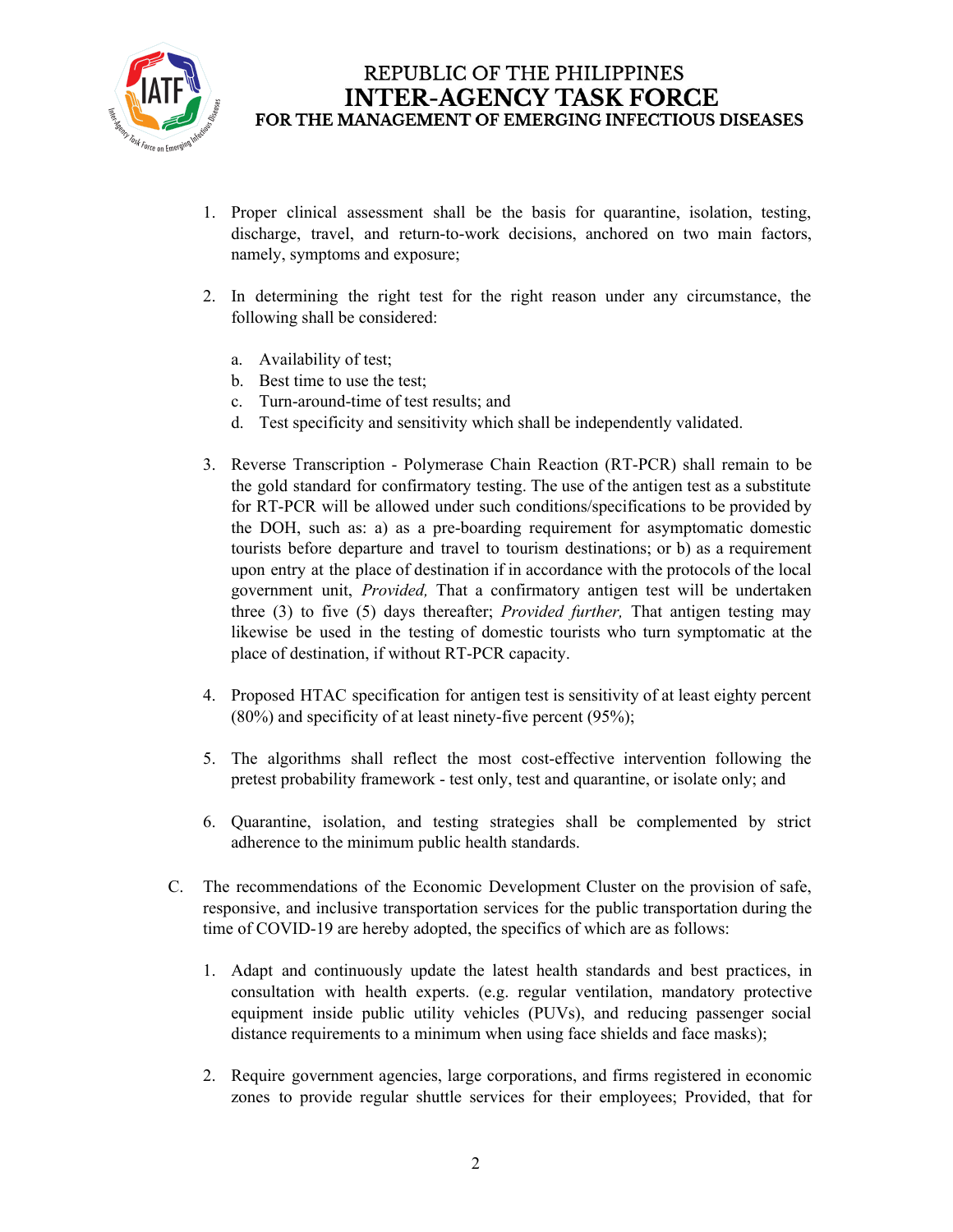

companies who are not able to financially sustain provision of shuttle services, may adopt alternative arrangements such as cost-sharing, partial vouchers for use of Transport Network Vehicle Services (TNVS) and other alternative arrangements to facilitate employees' transportation needs;

- 3. Implement the service contracting of PUVs, which will partially subsidize public transport operations, incentivize PUV operators to return and serve commuters, restore livelihoods of displaced transport workers, empower the government to enforce health, safety, and operational standards, as well as fund the additional cost of sanitation protocols;
- 4. Establish an interoperable automatic fare collection system (AFCS) for all PUVs, to promote cashless payments and reduce the risk of COVID-19 transmission;
- 5. Set up and enforce dedicated lanes for PUVs in major routes, along with building more PUV stops and stations, to increase the headway of PUVs and reduce commuters' time inside PUVs and in queues; and
- 6. Put up protected bicycle lanes and racks, at-grade crosswalks, wider walkways, and other forms of active transport infrastructure that will make walking and cycling safe, healthy, and comfortable for the public.

The foregoing recommendations shall be implemented upon the issuance by the Department of Transportation, the Department of Trade and Industry, the Department of Labor and Employment, and such other concerned agencies of the necessary implementing guidelines therefor.

D. The requests of Region VI, and the Provinces of Iligan and Lanao del Sur to suspend the inbound travel of locally stranded individuals, as recommended by the National Chief Implementer of the Philippines' Declared National Policy Against COVID-19 are hereby approved.

**RESOLVED FURTHER,** the Chairperson and/or the Co-Chairperson shall be duly authorized to sign for and on behalf of the Inter-Agency Task Force.

**APPROVED** during the 69th Inter-Agency Task Force Meeting, as reflected in the minutes of the meeting, held this 7th of September 2020 *via* video conference.

Kun

**KARLO ALEXEI B. NOGRALES** Cabinet Secretary, Office of the Cabinet Secretary IATF Co-Chairperson